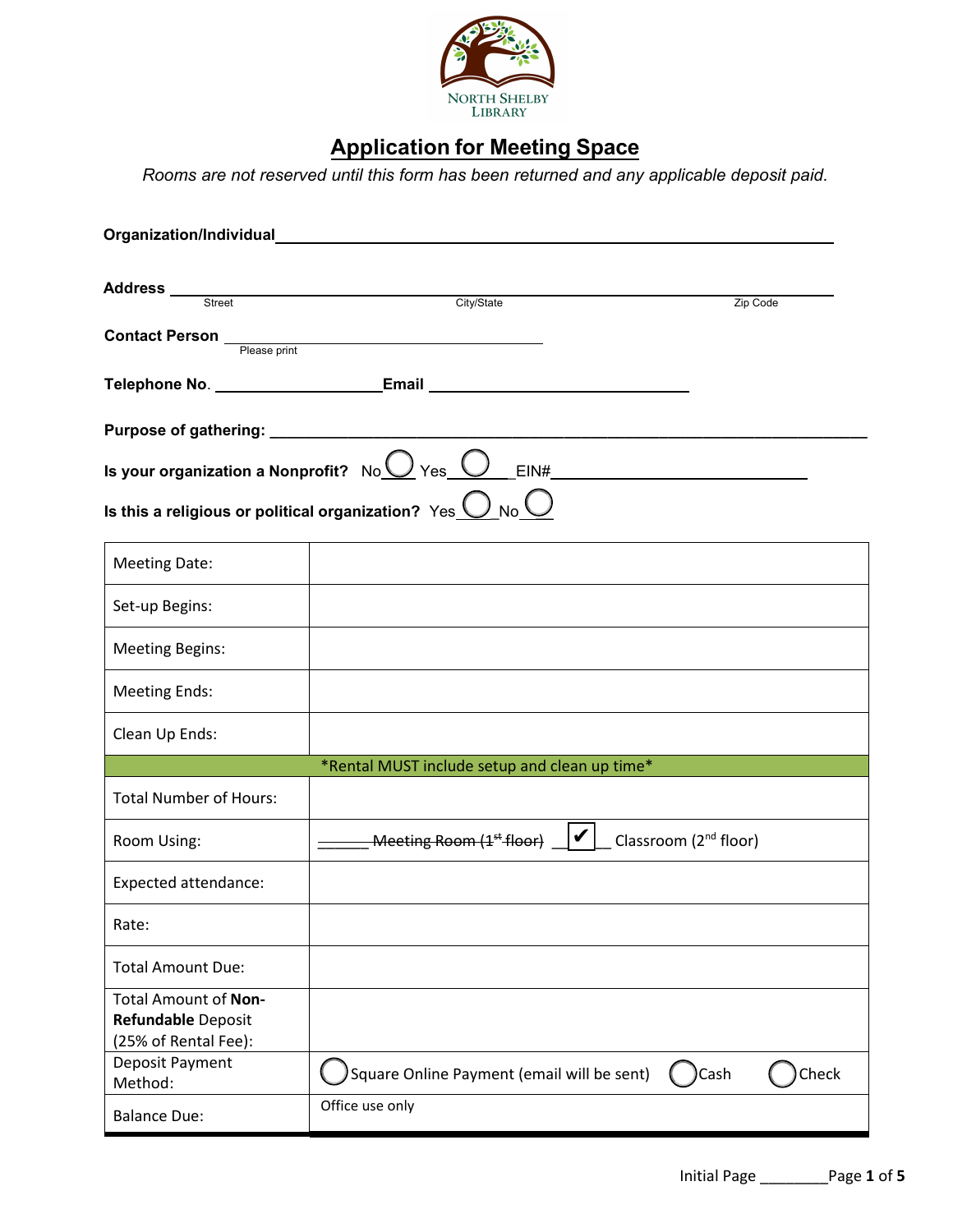#### **CONFERENCE ROOM RENTAL INFORMATION & AGREEMENT**

North Shelby Library provides meeting space for individuals, nonprofits, business organizations, and government organizations. The rooms are available for rental 7 days a week during the library's business hours. Library programming has first priority for room use. Evenings are also available, but have a higher rate for use. **Please note, due to tax regulations political organizations MUST pay the full rental price regardless of their non-profit status.**

#### **Classroom Seating Capacity**

| <b>Theater Style</b> | <b>Classroom Style with</b><br><b>Tables</b> | All 15 Round Tables for<br>Social Events | <b>Primarily Standing</b> |
|----------------------|----------------------------------------------|------------------------------------------|---------------------------|
| N/A                  | 45 seats                                     | N/A                                      | N/A                       |

#### **Meeting Room Seating Capacity**

| <b>Theater Style</b> | <b>Classroom Style with</b><br><b>Tables</b> | All 15 Round Tables for<br><b>Social Events</b> | <b>Primarily Standing</b> |
|----------------------|----------------------------------------------|-------------------------------------------------|---------------------------|
| Up to 140 seats      | 75 seats                                     | 120 seats                                       | 150 People                |

#### **Rates – During Library Hours**

| <b>Rental Type</b>                       | Rate                                      | Rate per Day<br>$(8 \text{ hrs.})$ | Projector, Screen, and<br><b>Wi-Fi Access</b> | <b>Tables and Chairs</b> |
|------------------------------------------|-------------------------------------------|------------------------------------|-----------------------------------------------|--------------------------|
| <b>Business/Private</b><br><b>Events</b> | \$50.00/hr<br>(2 hr. min)                 | \$350.00                           | Included                                      | Included                 |
| <b>Civic Events</b>                      | Free for first 4 hrs;<br>\$25.00/hr after | n/a                                | Included                                      | Included                 |
| <b>HOA Meetings</b>                      | \$25.00 Flat Rate                         | n/a                                | Included                                      | Included                 |

#### **Rates – After Library Hours**

| <b>Rental Type</b>              | Friday, Saturday,<br>Sunday 2pm-11pm                                                                                          | Projector, Screen,<br>and Wi-Fi Access | <b>Tables and Chairs</b> |
|---------------------------------|-------------------------------------------------------------------------------------------------------------------------------|----------------------------------------|--------------------------|
| <b>Private Event</b>            | \$500.00                                                                                                                      | Included                               | Included                 |
| <b>Rental of Entire Library</b> | [Time Varies]<br>$$2,000.00 + Cost for$<br><b>Professional Cleaning</b><br>Crew and Cost of<br><b>Off-Duty Police Officer</b> | Included                               | Included                 |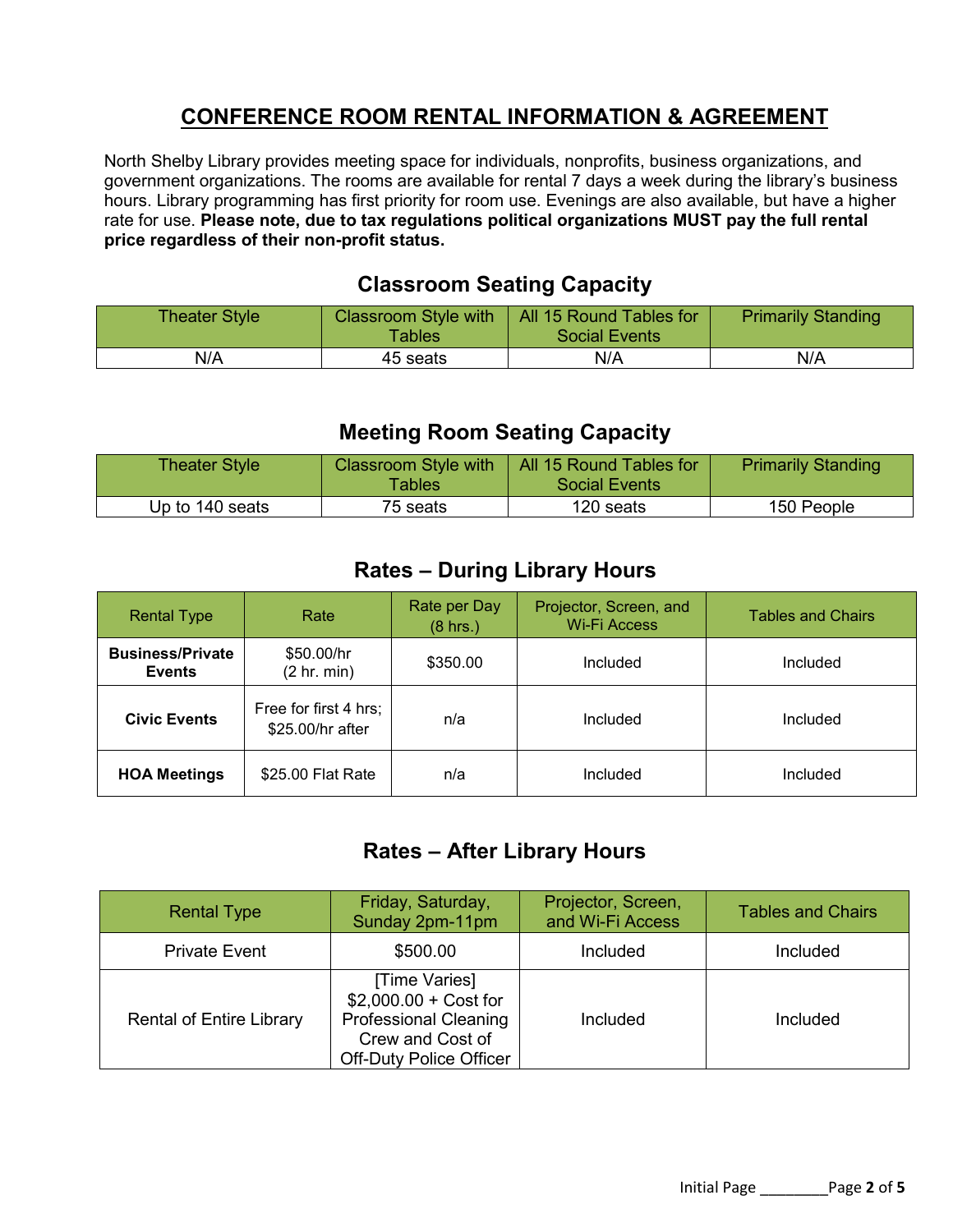# **Projector & Screen / Flat Screen Display**

- North Shelby Library provides a ceiling mounted projector and automated screen in both spaces. The 1<sup>st</sup> floor meeting room also has microphones and a DVD player. Renters are responsible for scheduling time to review A/V equipment use with library staff ahead of room reservation. Failure to do so may result in renter unable to successfully use provided equipment.
- The renting organization/individual may use its own Audio/Visual Equipment. Users are responsible for set up, tear down and technical support.
- Renter must provide own computer/tablet.

# **Rental Terms and Payment**

- The library accepts Cash, VISA, MasterCard, and checks as payment. American Express and Discover may be used via Square.
- All room rentals must be finalized and paid-in-full one business day before the scheduled reservation date.
- A **25% non-refundable deposit** is required at the time the room reservation is made. If the deposit is not received, the room is subject to rebooking.

# **Cancellation Policies**

Adequate cancellation notice is considered to be 5 days in advance of the reservation date.

When there is adequate notice, the renting organization will be refunded their reservation payment (if it has already been made) minus the 25% non-refundable deposit. When there is NOT adequate notice, the renting organization will be charged the full room fee.

If a cancellation is due to a regional or national disaster, including extreme weather conditions, the renting organization will receive a full refund.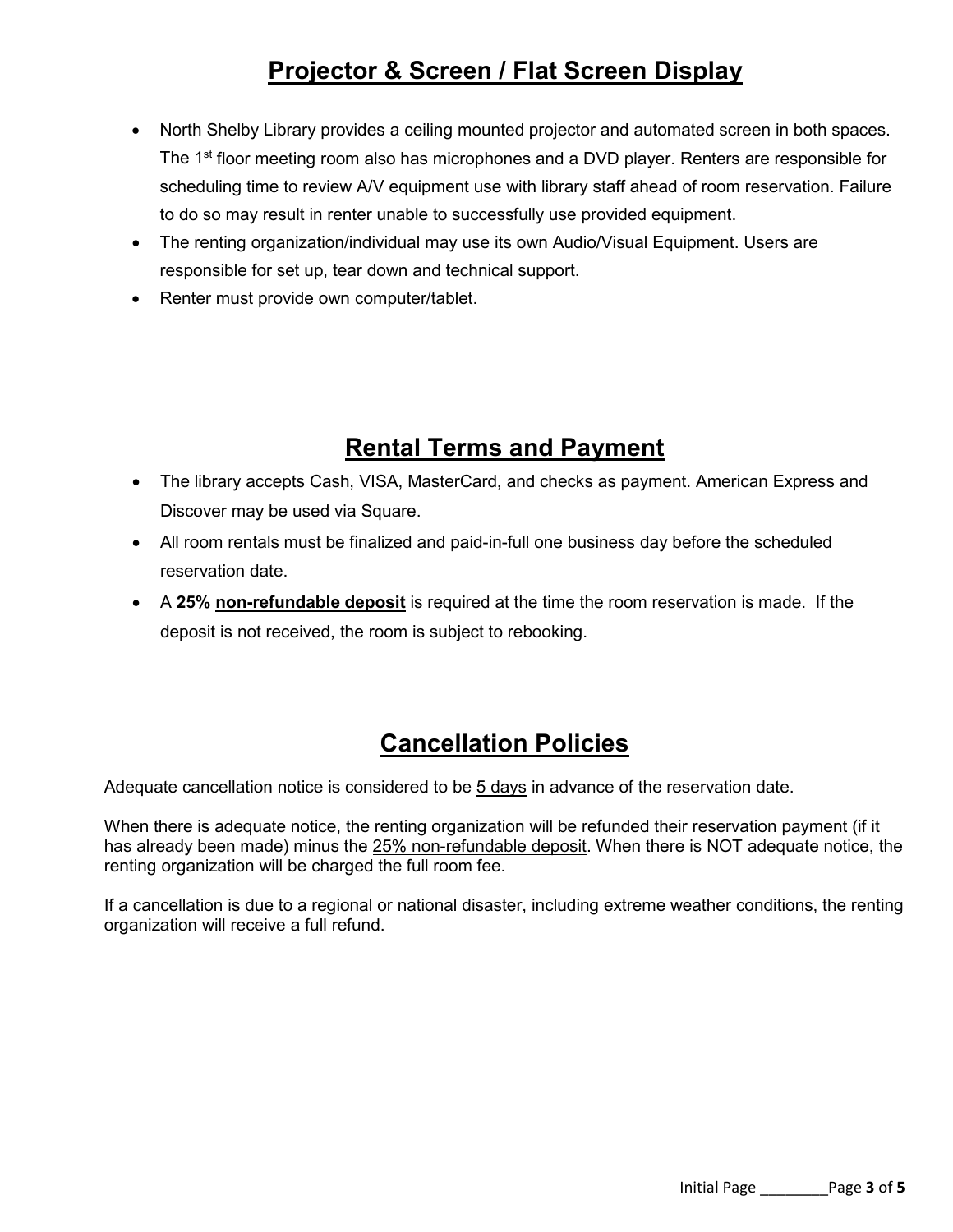# **Requirements and Regulations**

#### **The following are prohibited (unless prior permission is obtained):**

- Fire if you are using liquid fuel for chafing dishes, please check with North Shelby Library first. Candles are strictly forbidden.
- Do not use tape, tacks, nails or anything that will mark the walls. Marring, marking, or damaging the walls in any way WILL result in a repair costs being charged to the tenant.
- Use of generators.
- Use of grills.
- Use of space outside of the meeting room excluding public restrooms.
- Smoke machines

## **Meeting Space Use**

Anything that could potentially damage the meeting room in any way, particularly, but not limited to, walls, carpet, doors, counters, equipment, and so forth is prohibited.

- If after hours, ensure that the bathrooms are in working order with no water left running.
- All personal items must be removed at the end of your rental period. No exceptions unless otherwise arranged with NSL personnel.
- Once meeting is completed, please dispose of all trash in the North Shelby Library dumpster located in the Loading Dock area at the end of the driveway.
- Failure to comply with these rules or return meeting space to examples below may result in additional fees.
- Renter should use side driveway for loading in and out. Renters are NOT to block or park in front traffic circle.